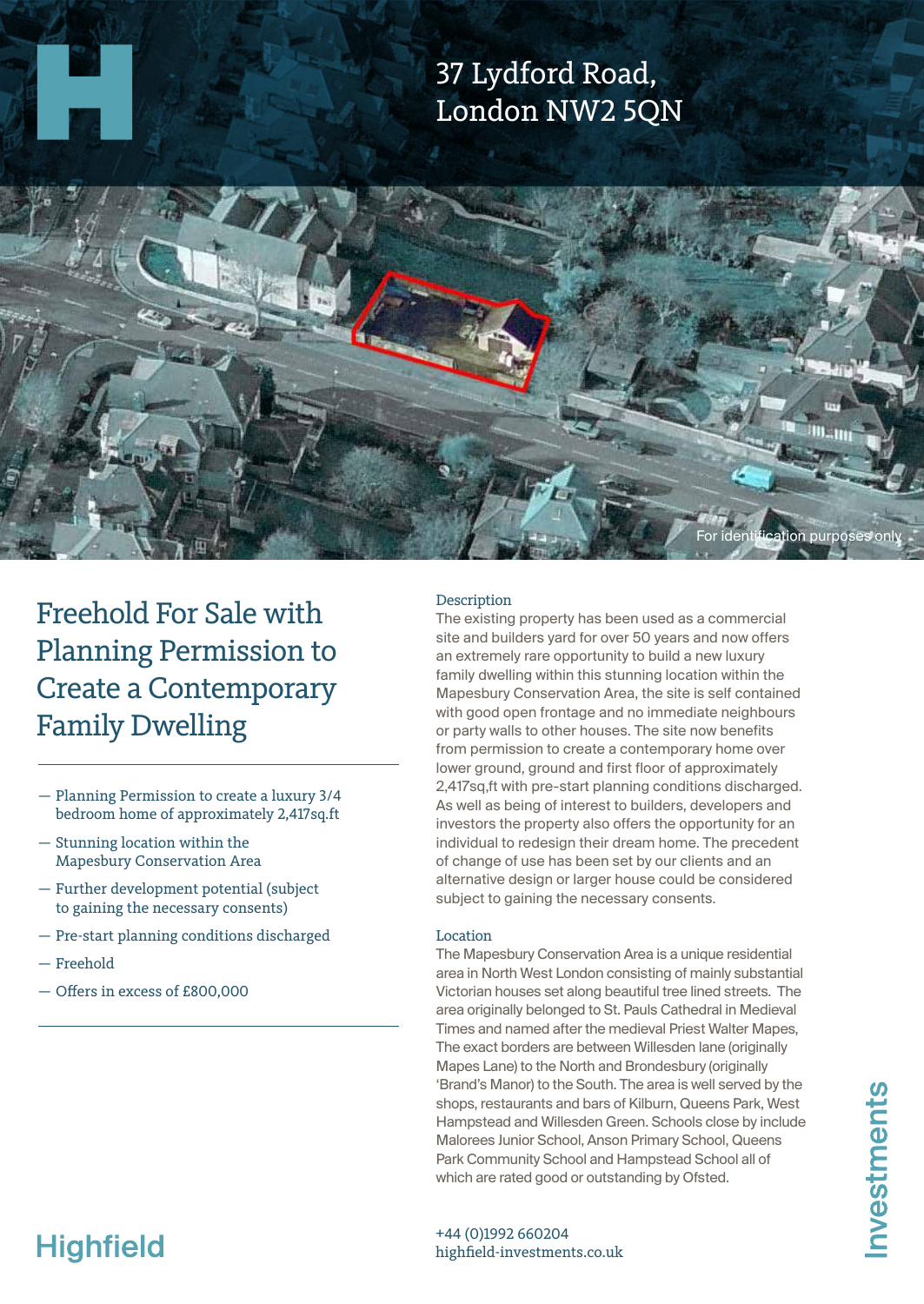### 37 Lydford Road, London NW2 5QN

Proposed CGI



Existing Site images





Sam Murphy 01992 660204 sam.murphy@highfield-investments.co.uk



Sophie Chapps 01992 660204 sophie.chapps@highfield-investments.co.uk

highfield-investments.co.uk